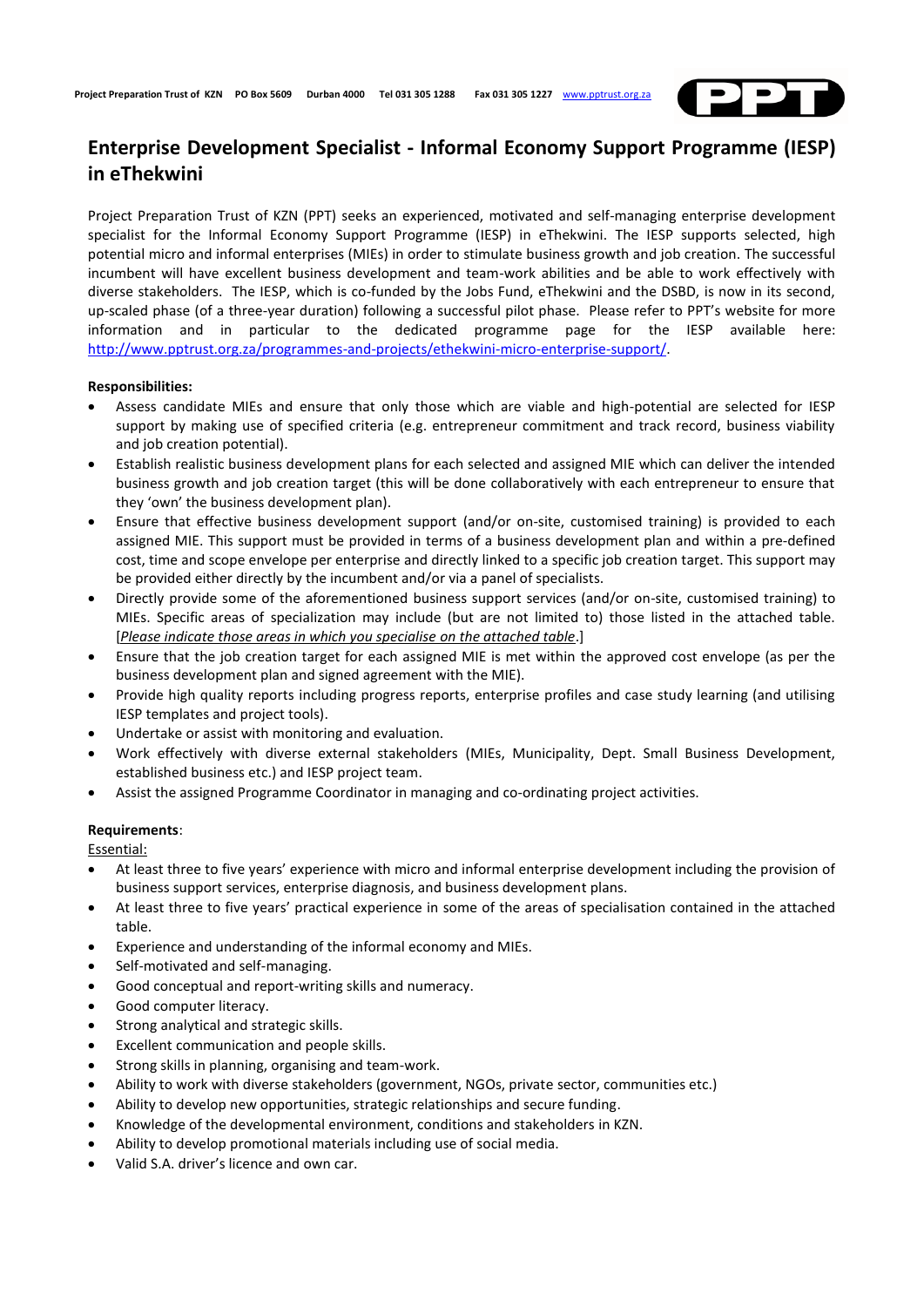Strongly preferred:

- Durban-based.
- Zulu-speaking.
- A relevant tertiary qualification (e.g. business, development economics, marketing, accounting, human resources etc.)
- Existing relationships/networks with key KZN stakeholders (e.g. communities, government, professionals, NGOs).
- More than five years' relevant work experience.
- Experience in social facilitation.

**Position**: A 30-month contract, preferably commencing in August 2018. Remuneration is between R300, 000 and R375, 000 per annum (total cost to company) depending on skills and experience. The position is Durban-based. A probationary period will apply.

**How to apply**: Please email a cover letter, CV with contactable referees, copies of educational qualifications and the attached table of areas of specialisation to [info@pptrust.co.za](mailto:info@pptrust.co.za) by 31<sup>st</sup> July 2018 (but preferably sooner). Only shortlisted candidates will be contacted. If you are not contacted within 2 months of the closing date, please regard your application as unsuccessful. PPT reserves the right not to appoint anyone to this position.